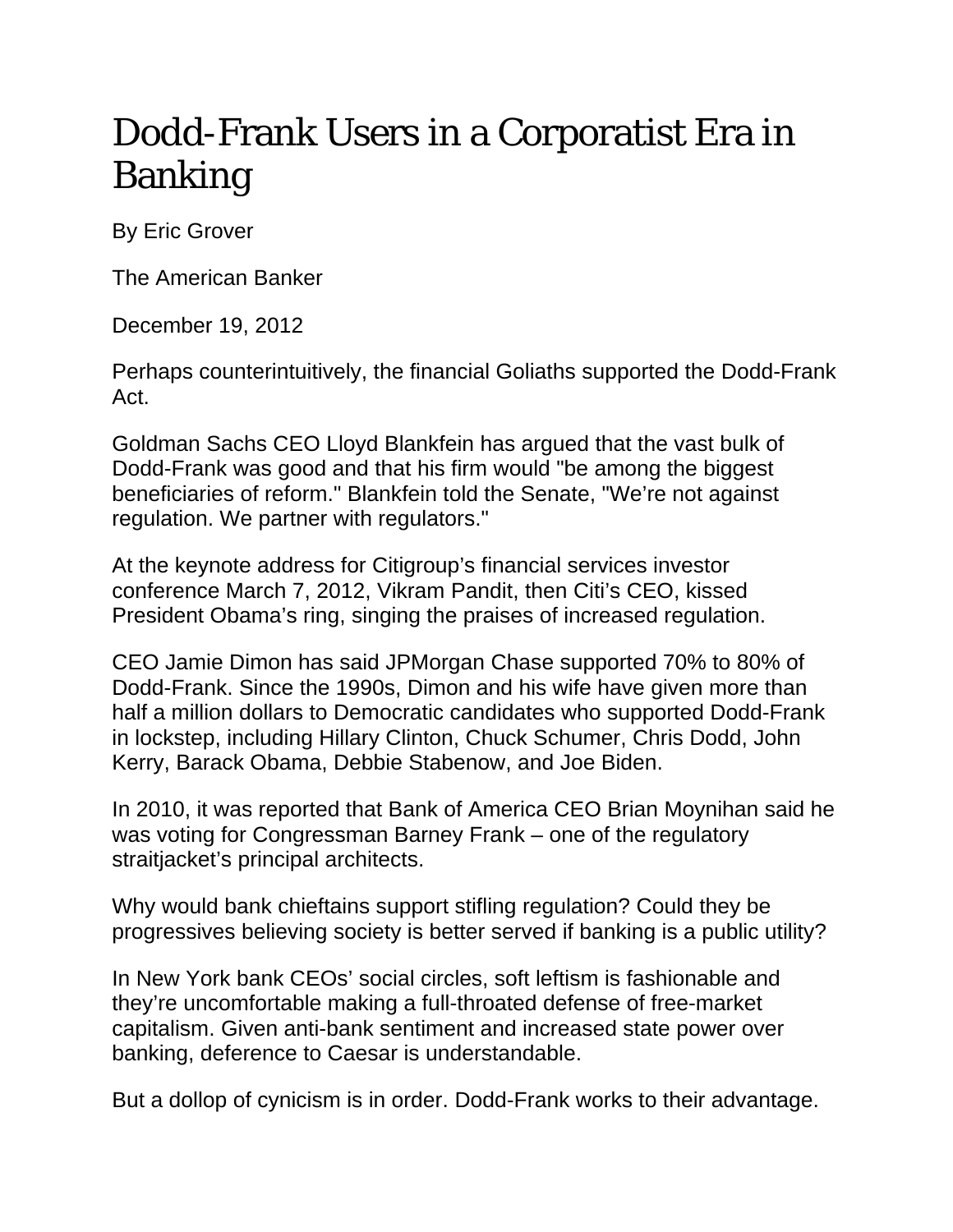While Dodd-Frank mandates higher capital requirements for large banks and exempts issuers with under \$10 billion in assets from punitive debit price controls, it tilted the playing field decidedly to giants' advantage. The more onerous the regulatory burden, the more difficult it is for smaller banks and new entrants to compete.

Massive regulation provides a deep moat protecting large financial institutions against competition from community banks and innovators. B of A, Chase, Citi and Wells Fargo have legions of lawyers, compliance staff and lobbyists to manage regulators, and they're hiring more. Wells Fargo increased government relations spending by more than 40% in 2011.

The army banks deploy dealing with regulation is a deadweight loss. It doesn't serve customers (savers or borrowers), design better products or develop new markets. It caters to regulatory overlords, typically folks who've never made a loan, much less built a business.

The Goliaths are getting bigger. From 1995 to 2009 the six largest banks' assets increased from 18% of gross domestic product to 68%. They're considered by regulators, politicians, management and the market to be systematically important, too big, too interconnected, and therefore too big to fail. Consequently TBTF institutions enjoy a funding advantage over smaller banks, which will be permitted to prosper or fail. Harvey Rosenblum, an economist at the Federal Reserve Bank of Dallas, suggests the difference in funding costs may be as much as a percentage point or more.

Worrying about economic concentration, a century ago Justice Louis Brandeis contended that corporations beyond a certain size and complexity became less efficient and less innovative. With de facto governmentsponsored enterprises such as B of A, Chase, Citi, Goldman, Morgan Stanley and Wells Fargo, Brandeis' fear is truer than he could have imagined.

The economist George Stigler famously observed and warned of the phenomenon of regulatory capture: industries influencing regulation to suppress competition.

Incumbents have the wherewithal and motivation to influence legislation and the crafting and implementation of regulation to protect – indeed feather – their nests.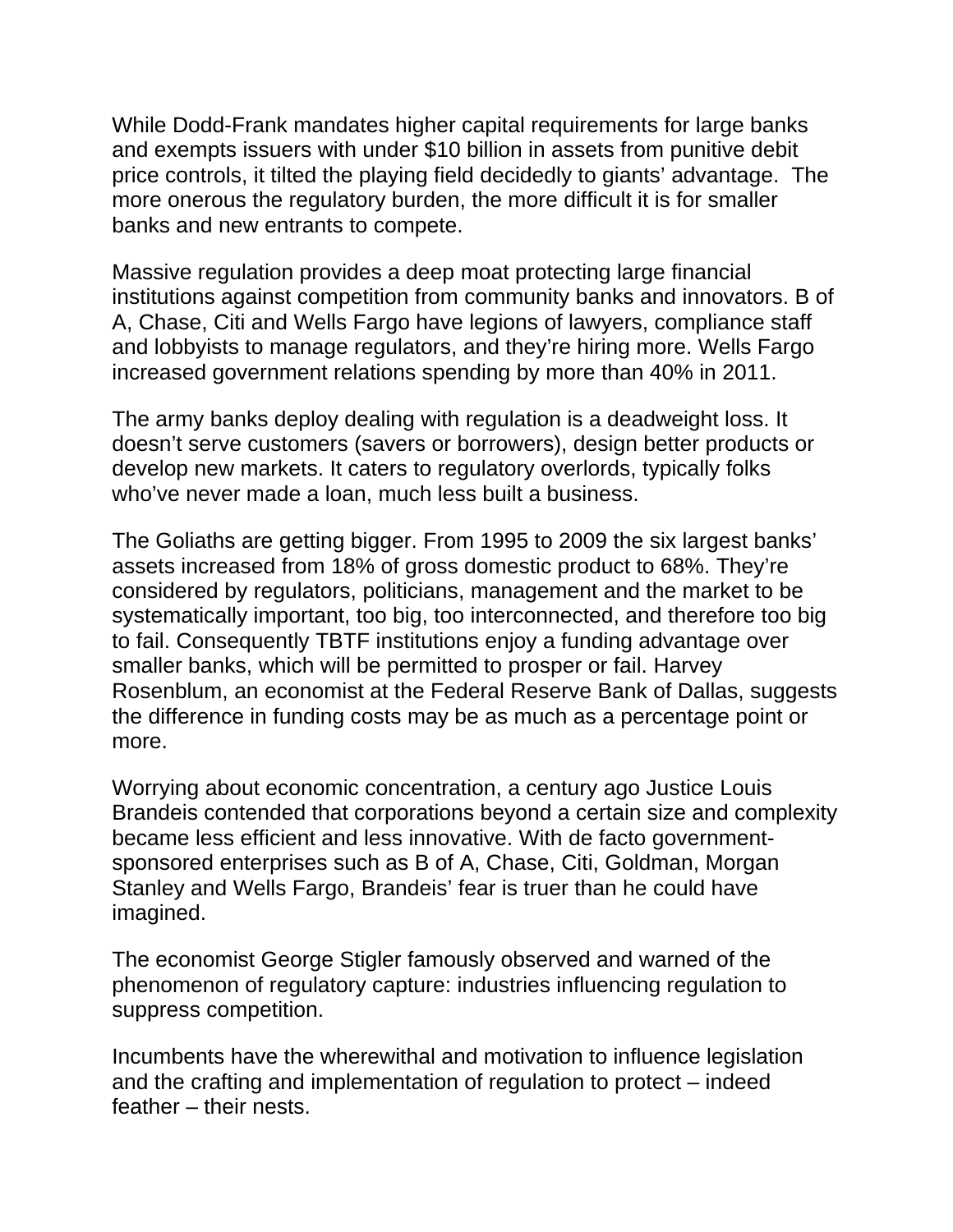In the financial services regulatory capture has a long history. The Glass-Steagall Act of 1933 banned banks from paying interest on deposits payable on demand and gave the Fed the authority to establish price controls on interest rates payable on a broad range of deposit accounts. Prohibiting banks from competing on paying for deposits wasn't proconsumer. It protected banks from having to compete by paying consumers and businesses for use of their savings.

The Federal Reserve Board's implementation of Dodd-Frank's mandate that debit-interchange price controls be "reasonable and proportional" to issuers' incremental processing costs is another example. Bank Goliaths' marginal debit-processing costs are close to zero. After intense lobbying, the Fed granted large issuers price caps of 22 cents and 5 basis points per transaction.

The Consumer Financial Protection Bureau represents the consumeractivist industry capturing the regulatory apparatus, but it also fortifies behemoths' position relative to community banks and challengers.

Expect a wave of small-bank failures and consolidation exacerbating the TBTF problem that politicians and regulators make a great show about being concerned about.

The president, Treasury Secretary Geithner and kindred corporatists will shed crocodile tears. A handful of behemoths with embedded Washington overseers are easier to direct than thousands of vigorously competing small institutions.

B of A is illustrative. Moynihan has a reputation of engaging his Washington overlords and bragged B of A had nearly 90% of its money invested in government-guaranteed mortgage-backed securities and Treasuries. It's hardly a private-sector enterprise any longer.

In Obama's dirigiste era, notwithstanding bankers understandably doing their utmost to cultivate cozy relations with and capture regulators, Washington is master.

Dodd-Frank has driven a stake into the heart of private-sector banking. Washington now treats the financial services industry as a public utility, proscribing products it can offer, how it competes and insulating TBTF